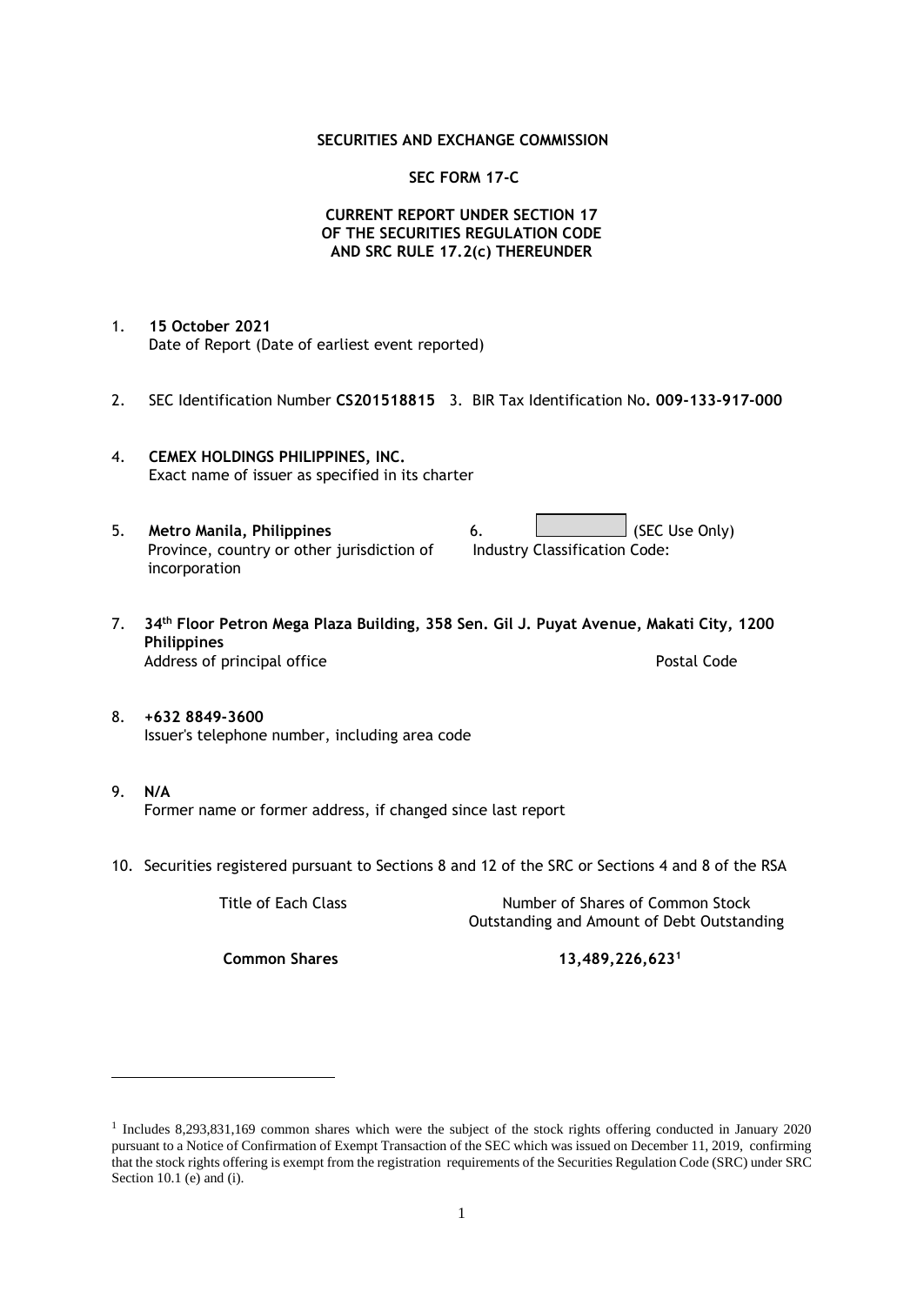11. Indicate the item numbers reported herein: **Item 9 - Other Events**

**CEMEX HOLDING PHILIPPINES, INC. ("CHP") submits its Quarterly Progress Report dated 15 October 2021 (for the quarter ending September 30, 2021) in connection with the use of proceeds realized from the Stock Rights Offering (SRO) covering 8,293,831,169 common shares of CHP which was conducted in 2020. This report is certified by CHP's Treasurer and Chief Financial Officer and includes the corresponding report of CHP's external auditor.** 

#### **SIGNATURES**

Pursuant to the requirements of the Securities Regulation Code, the issuer has duly caused this report to be signed on its behalf by the undersigned hereunto duly authorized.

**CEMEX HOLDINGS PHILIPPINES, INC. 15 October 2021 Issuer Date** 

annete sin de ses  **Jannette Virata Sevilla Compliance Officer**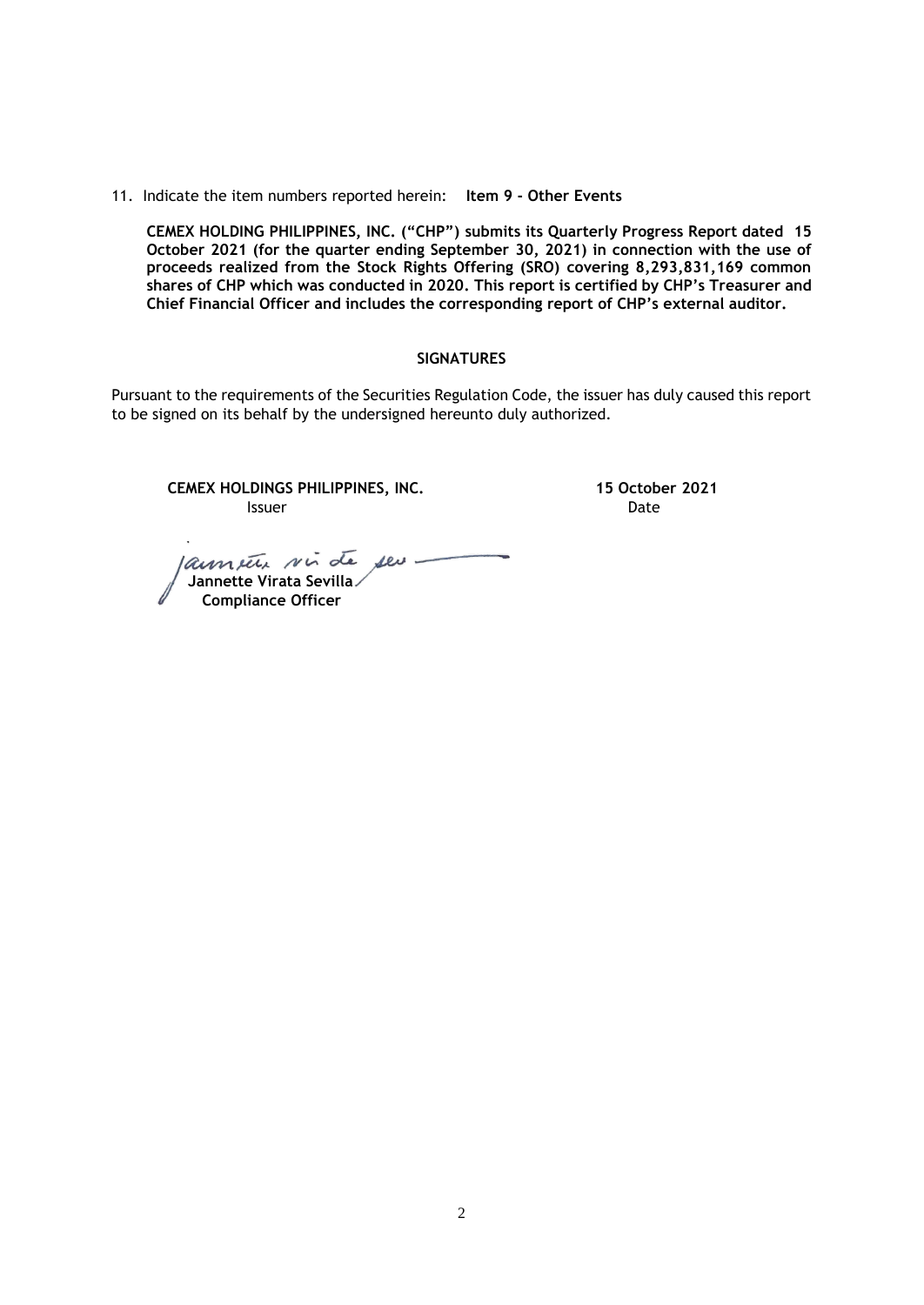

15 October 2021

# **THE PHILIPPINE STOCK EXCHANGE**

6 th Floor PSE Tower 5<sup>th</sup> Avenue corner 28<sup>th</sup> Street Bonifacio Global City, Taguig City Philippines

Attention: **MS. JANET A. ENCARNACION** Head, Disclosure Department

Re: Quarterly Progress Report on the Application of Proceeds from the SRO

Dear Ms. Encarnacion,

We write in connection with the Stock Rights Offering (SRO) covering 8,293,831,169 common shares of CEMEX HOLDINGS PHILIPPINES, INC. (the "CHP") which was conducted in 2020. Based on the Offer Price of P1.54 per share, the total proceeds from the SRO amounted to P12,772,500,000.26.

For the quarter ended 30 September 2021, the application of and disbursements from the SRO proceeds are broken down as follows:

| Concept                                     | <b>Amount in Philippine Pesos</b> |
|---------------------------------------------|-----------------------------------|
| Cost and expenses associated with the SOLID |                                   |
| Cement plant expansion project <sup>1</sup> | 263,989,013.71                    |

<sup>1</sup>Funded through advances made by CHP to Solid Cement Corporation ("SOLID") under the Revolving *Master Loan Facility Agreement dated 3 March 2020 entered into between CHP, as lender, and SOLID, as borrower*

Also attached is the report of CHP's external auditor dated 15 October 2021 covering the foregoing disbursements reported for the quarter.

Thank you very much.

Sincerely,

*Jaun seu ni de seu* Compliance Officer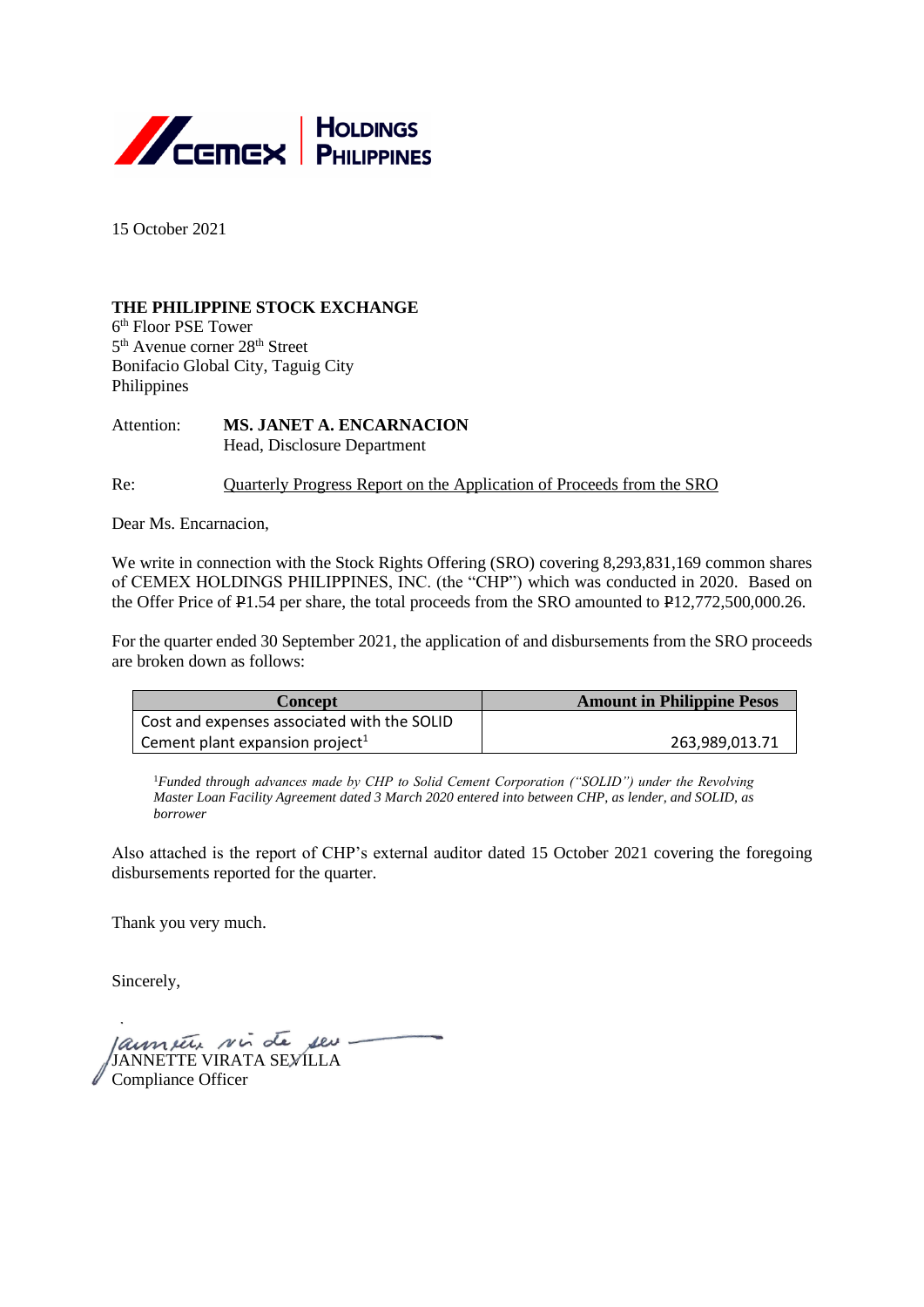# CEMEX HOLDINGS PHILIPPINES, INC. QUARTERLY PROGRESS REPORT for the quarter ended September 30, 2021

| <b>CONCEPT</b>                        | <b>AMOUNT IN</b><br><b>PHILIPPINE</b><br><b>PESOS</b> | <b>DATE OF</b><br><b>DISBURSEMENT</b> | <b>DISBURSEMENT</b><br><b>REPORT</b> |  |
|---------------------------------------|-------------------------------------------------------|---------------------------------------|--------------------------------------|--|
| Cost and expenses associated with the |                                                       |                                       |                                      |  |
| SOLID Cement plant expansion project  | 2,393,844.08                                          | July 9, 2021                          | 38 <sup>th</sup>                     |  |
| Cost and expenses associated with the |                                                       |                                       |                                      |  |
| SOLID Cement plant expansion project  | 50,928,014.16                                         | July 13, 2021                         | 39 <sup>th</sup>                     |  |
| Cost and expenses associated with the |                                                       |                                       |                                      |  |
| SOLID Cement plant expansion project  | 29,386,956.72                                         | July 15, 2021                         | 40 <sup>th</sup>                     |  |
| Cost and expenses associated with the |                                                       |                                       |                                      |  |
| SOLID Cement plant expansion project  | 4,462,609.40                                          | August 2, 2021                        | $41^{st}$                            |  |
| Cost and expenses associated with the |                                                       |                                       |                                      |  |
| SOLID Cement plant expansion project  | 72,498,498.79                                         | August 9, 2021                        | 42 <sup>nd</sup>                     |  |
| Cost and expenses associated with the |                                                       |                                       |                                      |  |
| SOLID Cement plant expansion project  | 30,281,067.13                                         | August 23, 2021                       | 43 <sup>rd</sup>                     |  |
| Cost and expenses associated with the |                                                       |                                       |                                      |  |
| SOLID Cement plant expansion project  | 4,127,227.65                                          | August 27, 2021                       | 44 <sup>th</sup>                     |  |
| Cost and expenses associated with the |                                                       |                                       |                                      |  |
| SOLID Cement plant expansion project  | 60,527,249.16                                         | September 10, 2021                    | 45 <sup>th</sup>                     |  |
| Cost and expenses associated with the |                                                       |                                       |                                      |  |
| SOLID Cement plant expansion project  | 8,595,887.04                                          | September 16, 2021                    | 46 <sup>th</sup>                     |  |
| Cost and expenses associated with the |                                                       |                                       |                                      |  |
| SOLID Cement plant expansion project  | 787,659.58                                            | September 20, 2021                    | 47 <sup>th</sup>                     |  |
| <b>TOTAL</b>                          | 263,989,013.71                                        |                                       |                                      |  |

The disbursements were funded through advances made by CHP to Solid Cement Corporation ("SOLID") under<br>the Revolving Master Loan Facility Agreement dated 3 March 2020 entered into between CHP, as lender, and SOLID, as borrower

# CERTIFIED TRUE AND CORRECT BY:

STEVE KUANSHENG WU Treasurer & Chief Financial Officer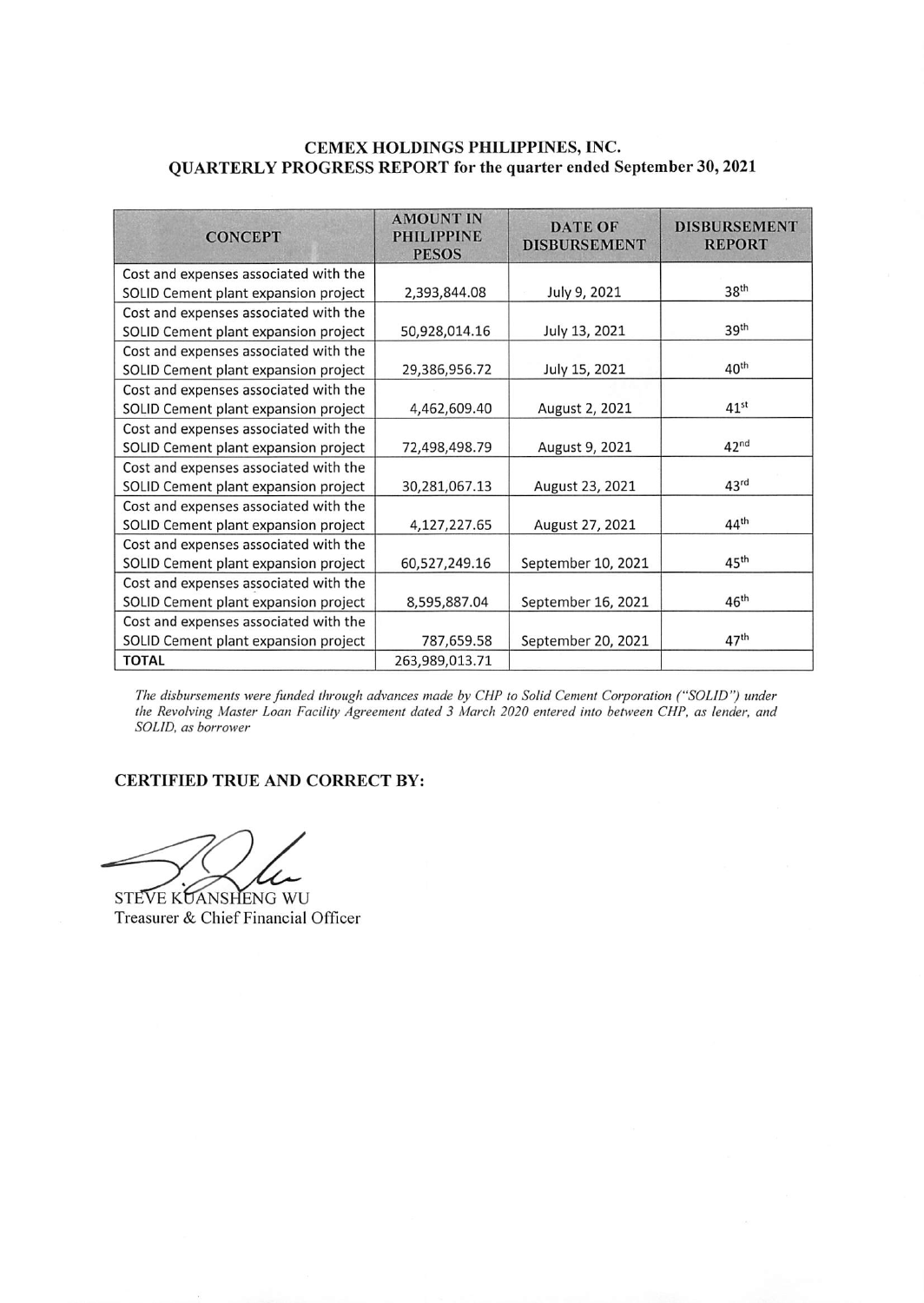

R.G. Manabat & Co. The KPMG Center, 9/F 6787 Ayala Avenue, Makati City Philippines 1226 Telephone +63 (2) 8885 7000 Telefax +63 (2) 8894 1985 Internet www.home.kpmg/ph Email ph-inquiry@kpmg.com

October 15, 2021

## **CEMEX Holdings Philippines, Inc.**

34/F Petron Mega Plaza Building 358 Sen. Gil J. Puyat Avenue Brgy. Bel-Air, Makati City

We have performed the procedures agreed with you and enumerated below with respect to the attached Progress Report for the three-month period ended September 30, 2021 on the use of proceeds generated from the stock rights offering (SRO) of CEMEX Holdings Philippines, Inc. (the "Company") as outlined in our engagement letter dated October 5, 2021. The engagement was undertaken in accordance with the Philippine Standards on Related Services 4400, *Engagements to Perform Agreed-upon Procedures*. The procedures were performed solely to enable the Company to comply with the requirement of the Philippine Stock Exchange (PSE) to submit an assurance report on the information being presented by the Company relating to the use of the SRO proceeds. The agreed-upon procedures and results thereof are summarized as follows:

- 1. We obtained the copy of the Company's Planned Use of SRO Proceeds and Progress Report for the three-month period ended September 30, 2021 and performed the following:
	- Recalculation to check the mathematical accuracy of the Progress Report. We found that the Progress Report is mathematically accurate. No exceptions were noted.
	- We compared the nature of expenditures in the Progress Report with the nature of expenditures reflected in the Planned Use of Proceeds. We noted from the Planned Use of Proceeds that immediately upon the completion of the SRO, the Company intends to use the SRO proceeds to finance the ongoing plant expansion of the Company's subsidiary, Solid Cement Corporation (Solid) located in Antipolo, Rizal.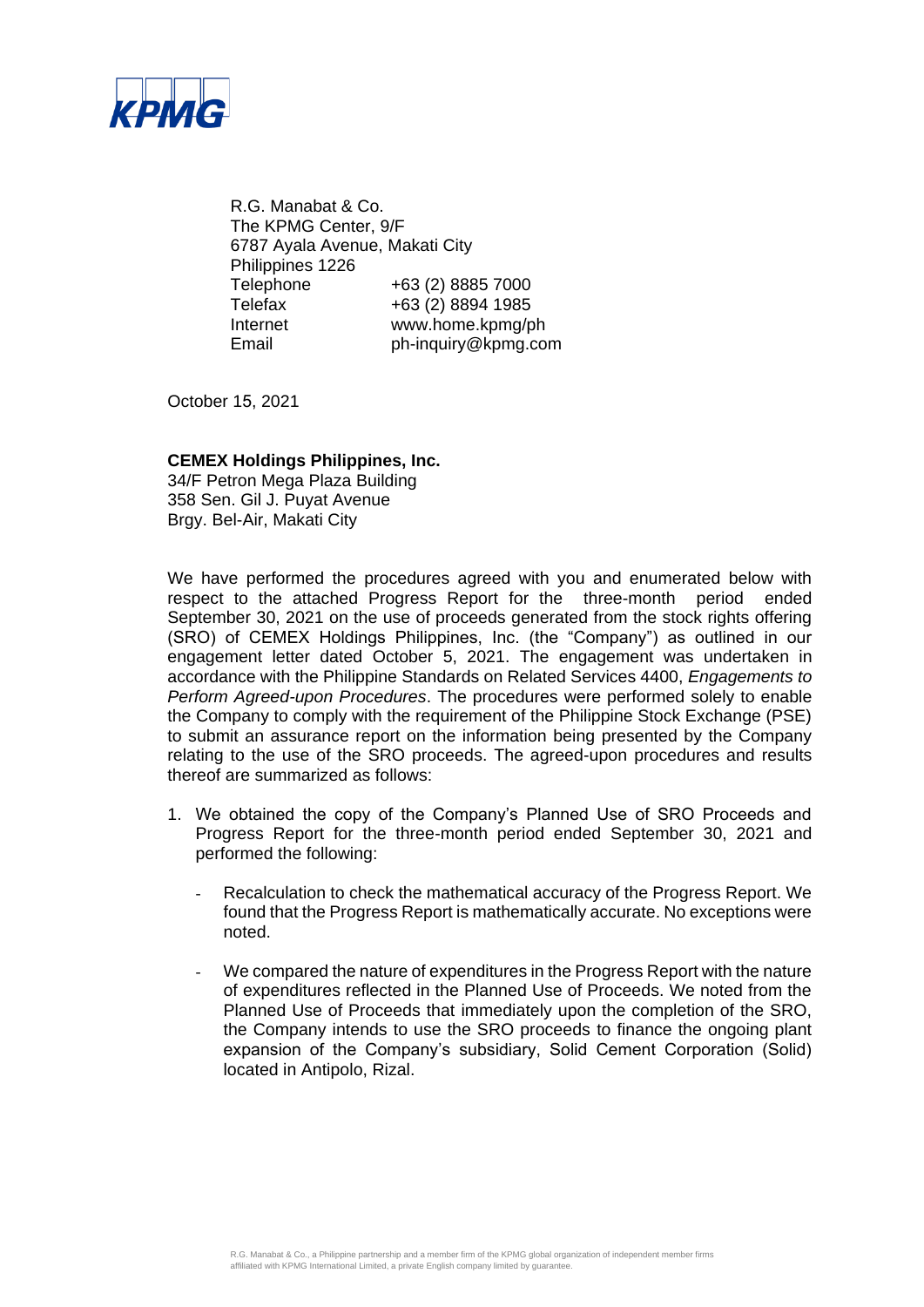We also noted from the Planned Use of Proceeds that the Company intends to pay the following related expenses related to the SRO:

- Underwriting and selling fees for the offer shares:
- Taxes;
- **•** Philippine Securities and Exchange Commission registration, filing and legal research fees;
- PSE listing and processing fees;
- Professional fees; and
- Other expenses.

We noted that the nature of the expenditures in the Progress Report for the three-month period ended September 30, 2021, which mainly pertains to the costs incurred on the ongoing plant expansion of the Company located in Antipolo, Rizal, is in line with the nature of expenditures as reflected in the Planned Use of Proceeds. No exceptions were noted.

2. We obtained the detailed schedule of the Progress Report for the three-month period ended September 30, 2021, recomputed to check the mathematical accuracy of the detailed schedule and compared the subtotals and totals in such schedule with the amounts in the Progress Report.

We found the detailed schedule of the Progress Report to be mathematically accurate and subtotals and totals in the said schedule agreed with the amounts in the Progress Report. Total expenditures per detailed schedule and per Progress Report both amounted to P263,989,013.71. No exceptions were noted.

3. We vouched all disbursements pertaining to the ongoing plant expansion, as indicated in the detailed schedule of the Progress Report, to the fund transfer transaction registers from Solid's bank, Citibank N.A., Philippines. All disbursements pertain to payments made to CBMI Construction Co., Ltd – Beijing, CBMI Construction Co., Ltd. – Philippines, CEMEX Columbia, S.A., and Keystone Heights Property Leasing.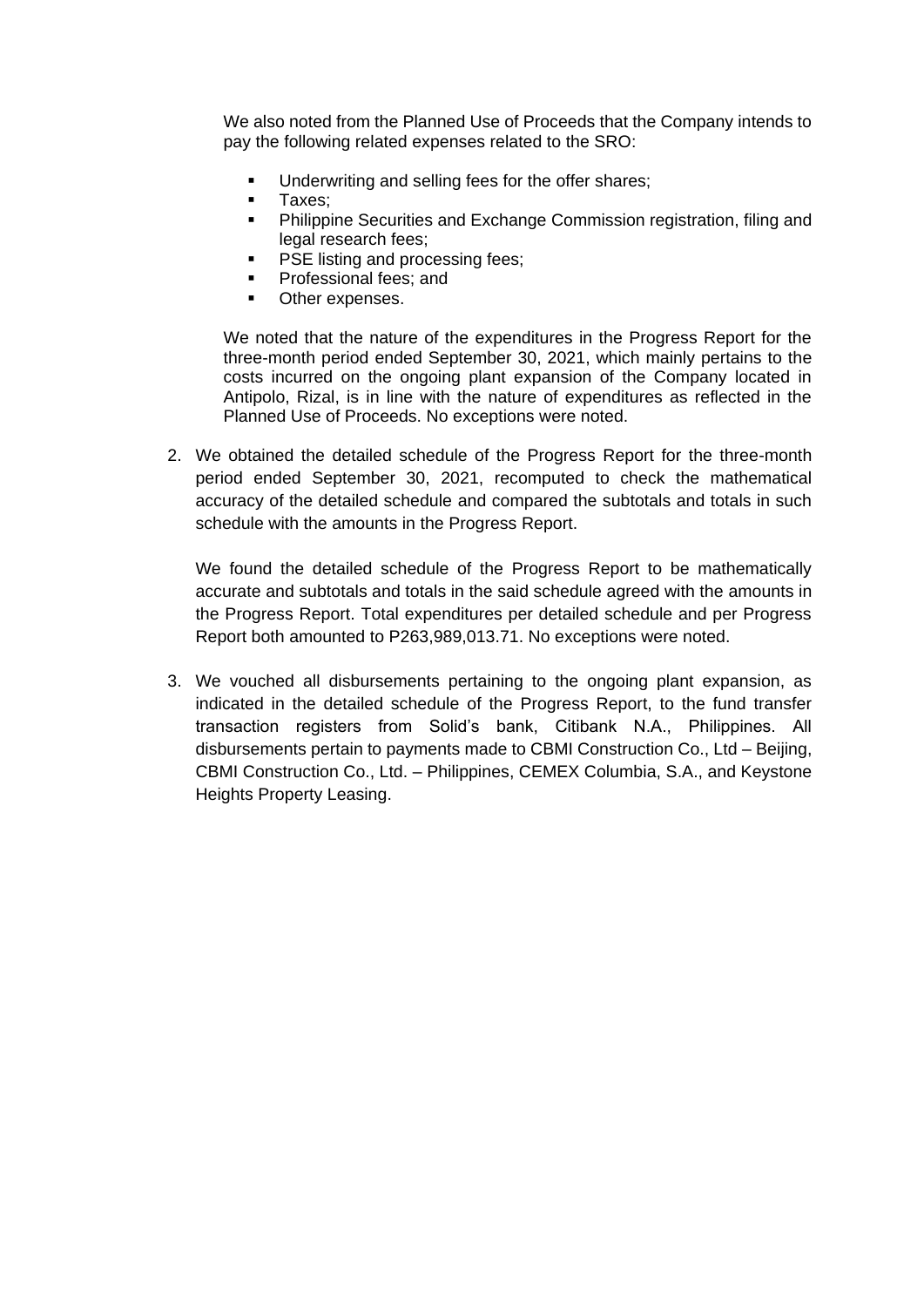| <b>Fund Transfer</b><br><b>Transaction</b><br><b>Reference</b><br><b>Number</b> | Date of<br><b>Payment</b> | <b>Amounts per</b><br><b>Fund Transfer</b><br><b>Transaction</b><br><b>Registers</b> | <b>Amounts per</b><br><b>Detailed</b><br>Schedule of the<br><b>Progress</b><br>Report | <b>Difference</b> |
|---------------------------------------------------------------------------------|---------------------------|--------------------------------------------------------------------------------------|---------------------------------------------------------------------------------------|-------------------|
| 189102NXXLM                                                                     | July 9, 2021              | P2,393,844.08                                                                        | P2,393,844.08                                                                         |                   |
| 50500000247921                                                                  | July 12, 2021             | 50,928,014.16                                                                        | 50,928,014.16                                                                         |                   |
| 50500000248721                                                                  | July 14, 2021             | 29,386,956.72                                                                        | 29,386,956.72                                                                         |                   |
| 50500000248721                                                                  | July 28, 2021             | 4,462,609.40                                                                         | 4,462,609.40                                                                          |                   |
| 218103G9MEU                                                                     | August 6, 2021            | 47,360,013.39                                                                        | 47,360,013.39                                                                         |                   |
| 50500000285621                                                                  | August 9, 2021            | 25,138,485.40                                                                        | 25, 138, 485. 40                                                                      |                   |
| 50500000292621                                                                  | August 20, 2021           | 30,281,067.13                                                                        | 30,281,067.13                                                                         |                   |
| 50500000296021                                                                  | August 27, 2021           | 4,127,227.65                                                                         | 4,127,227.65                                                                          |                   |
| 50500000324521                                                                  | September 9, 2021         | 9,340,053.96                                                                         | 9,340,053.96                                                                          |                   |
| 50500000324621                                                                  | September 9, 2021         | 4,508,553.62                                                                         | 4,508,553.62                                                                          |                   |
| 252104BURFI                                                                     | September 9, 2021         | 42,300,233.83                                                                        | 42,300,233.83                                                                         |                   |
| 252104BURE9                                                                     | September 9, 2021         | 4,378,407.75                                                                         | 4,378,407.75                                                                          |                   |
| 50500000326821                                                                  | September 15, 2021        | 8,595,887.04                                                                         | 8,595,887.04                                                                          |                   |
| 5050000032791                                                                   | September 16, 2021        | 787,659.58                                                                           | 787,659.58                                                                            |                   |
|                                                                                 |                           | P263,989,013.71                                                                      | P263,989,013.71                                                                       |                   |

No exceptions were noted. See summary below (amounts in Philippine Peso).

Because the above procedures do not constitute an audit made in accordance with the Philippine Standards on Auditing, or a review made in accordance with Philippine Standards on Review Engagements, consequently, no assurance is expressed on the selected accounts and transactions covered by the agreed-upon procedures.

Had we performed additional procedures or had we performed an audit or review of the financial statements in accordance with the Philippine Standards on Auditing, or a review made in accordance with Philippine Standards on Review Engagements, other matters might have come to our attention that would have been reported to you.

The contents of this report are intended solely for the purpose set forth in the first paragraph and for the use of the Company's management to comply with the requirement of the PSE to submit an assurance report on the information being presented by the Company relating to the use of the SRO proceeds, and are not to be used for any other purpose and are not intended for use by those who have not agreed to the procedures performed and taken responsibility for the sufficiency and appropriateness of such procedures. This report relates only to the selected accounts and transactions outlined in the engagement letter and do not extend to any financial statements of the Company, taken as a whole.